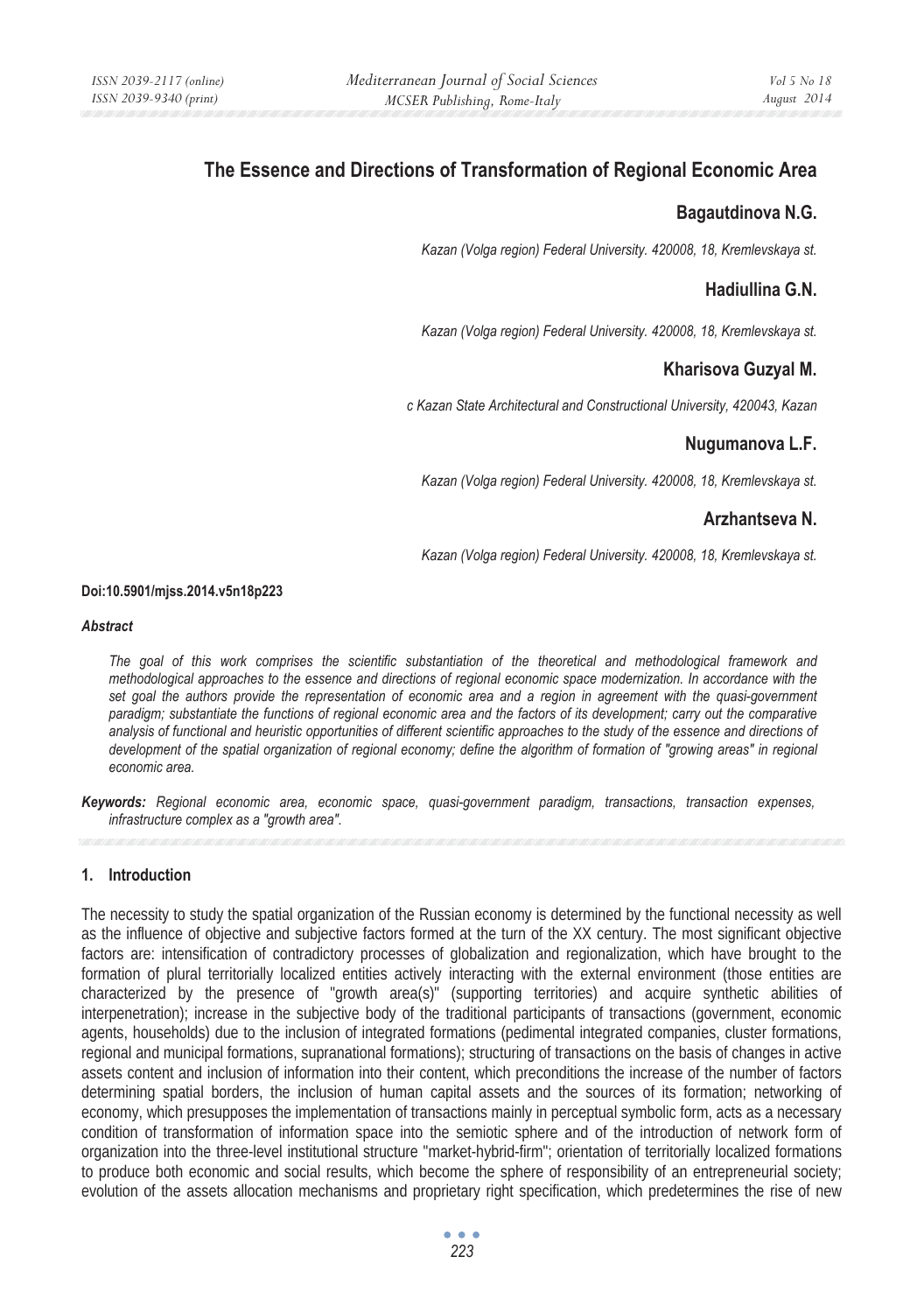| ISSN 2039-2117 (online) | Mediterranean Journal of Social Sciences | Vol 5 No 18 |
|-------------------------|------------------------------------------|-------------|
| ISSN 2039-9340 (print)  | MCSER Publishing, Rome-Italy             | August 2014 |

contradictions (between the centre and the outskirts, centripetal and centrifugal tendencies, etc.) and new forms of their solutions. It all specifies the relevance of the research.

The methodological basis for the research of economic space as an economic category and analytical tools was laid in the works by K.Marx (the influence of differentiation of labor on the production factors asymmetry), W.Eucken, Ʉ.Polanyi, F.Hayek, J.Schumpeter (the theories of economic processes), J.Commons, R.Coase (the theory of transaction expenses), T. Veblen, D. North (the theory of "bunch of property rights"). At present the theory of spatial development is one of the prospective directions of economic thought development and it embodies the gnoseological potential of alternative schools and movements.

### **2. Methodology**

To solve the set tasks we have used the theoretical and empirical methods in accordance with the gnoseological potential, namely: common scientific methods of factorial analysis, systems theories, methods of historic and comparative, cross-regional and cross-national analysis.

### **3. Results**

The research allowed to substantiate the conceptual approach to the economic area content as the total of institutionally regulated transactions with the participation of integral formations expanded quartet of economic agents in fourdimentional system, presented by the parameters of distance, frequency and intensity of transactions as well as economic time. This allowed to formulate the representation of equilibrium position in the continuum of abstract homogeneous space with the absence of transactional expenses as a particular case of universal paradigm, where the choice of economic agents determines the transactional interactions transformed in particular life cycle phases of the area and it is also determined by them; the economic time and its particular indexes play the role of parameters to choose the model and path of development of national and regional economic space, duration of usage of technological modes and their change intervals. The research allowed to introduce the methodological approach to representation of an infrastructure complex as the "growth area" and as the factor of regional economic space transformation which is predetermined by its attributed features (Baumont C., Ertur C., Le Gallo J. (2002), Fingleton B. (ed.) (2003), Fingleton B. (2004), Lopez-Bazo E. (2006), Florax R., Folmer H., Rey S. (2003), Fujita M., P. Krugman and A.J. Venables (1999), Fujita M., Krugman P, Venables A. (2002), Isard W. (1960), Scott A. J. (1998)). The following attributed features were specified: the inclusion into the system of intersectoral and interregional transactions which provides high multiplicative effect of aggregate mesoeconomic indexes change; high average ratio of economic added value generated by the total of economic agents and conjugated enterprises as a part of infrastructure complex; a steady demand for the infrastructure complex enterprises products, presented by the autonomous (conditioned by the absolute) and external (conditioned by the relative competitive strengths of the region) demand; high economic, social, budgetary and financial efficiency of investment expenses on the infrastructure complex development.

### **4. Discussion**

The economic space is defined as the sum of institutional regulated transactions with the participation of integral formations expanded quartet of economic agents in four-dimensional system, presented by the parameters of distance, frequency and intensity of transactions as well as economic time. The distance reflects the relative basis and order of assets allocation (absolute and relative to each other), which finds its reflection in spatial location (configuration) of economic agents (D.North (1997)). The frequency of transactions reflects the degree of their repetitiveness and can be presented by single, random and regular transactions, which finds its reflection in conformation or in peculiarities of the system of communication linkages between economic agents. This parameter defines the type of the transaction management structure. The intensity of transactions reflects how many of them are held in a unit time, which conditions the directions of development and "growth area" spatial location (supporting territories) which are characterized by the maximum upper bound of the parameter. The intensity of transactions lowers as the "growth areas" (supporting territories) move to the borders of economic area which are defined as a break of the total of contractual relations as the result of excess of transactional expenses over transformational ones and which don't coincide with the state borders. At this the assets intensity level is quite high at the movement along the centre lines of development, which determines the directions of the diffusion of innovations: the diffusion of widening, diffusion of moving and diffusion of a mixed type. Economic time acts as an inner characteristic of transactions determined by the assets content, their specificity level and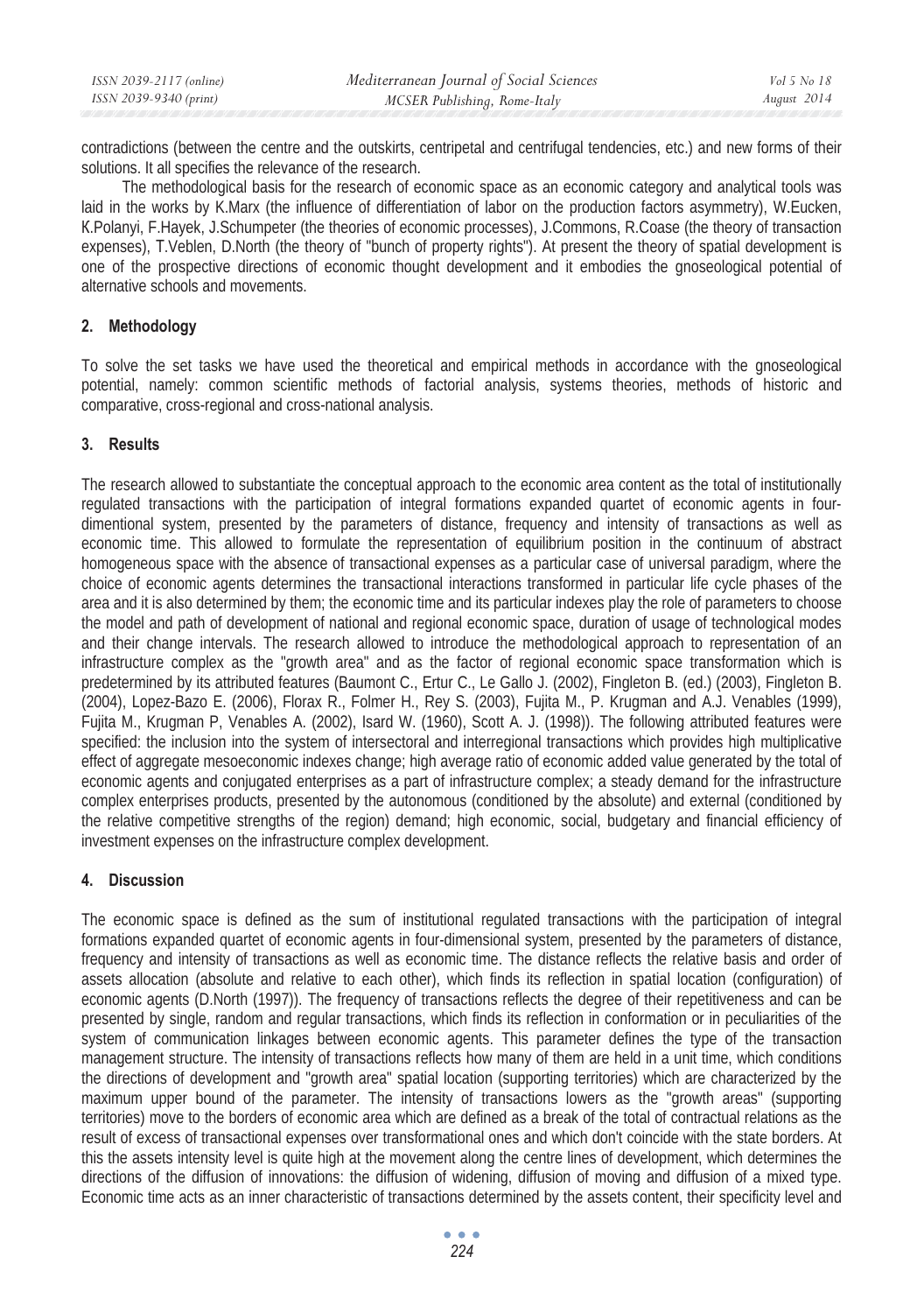| ISSN 2039-2117 (online) | Mediterranean Journal of Social Sciences | Vol 5 No 18 |
|-------------------------|------------------------------------------|-------------|
| ISSN 2039-9340 (print)  | MCSER Publishing, Rome-Italy             | August 2014 |
|                         |                                          |             |

the subjective body of participants, which finds its reflection in performing the function of an economic process-, assets allocation-, wants and sources development synchronization- and transaction institutionalization indicator. The inclusion of economic time into the system of coordinates allows to represent the economic space development as a multiplechoice process taking the forms of increment (as the result of formation of institutes providing the lowering of transaction expenses for the agents of a limited number of transactions); evolution (as the result of transformation of the acting institutions under the influence of institutional project planning); revolutionary institutionalization (as the result of creating of new or adaptation of imported institutes). In this respect the "growth areas" (supporting territories) formation in the multipole space presents itself as the manifestation of cycle-caused determinacy of transactions which are interdependable, subordinated and sequenced. The driving force for realization of transactions in four-dimentional economic space is the participants' interests, the concurrency level of which is defined by the correlation of transaction expenses level of one agent and the level of expenses which is imputed to another agent in the forecast of the counterpart. The transaction realization in four-dimentional economic space finds its reflection in its evolution, bifurcation, revolution changes. And institutionalization of transactional interactions is foreseen as a necessary condition.

The economic space has a life cycle of its own which is synchronous and dichronous to the life cycles of its constituents. The duration of the life cycle and its phases is conditioned by the action of transactional factors and consists of the phases of formation, development, recession and depression (table 1).

| Economic         | Economic space parameters                 |              |                              |                                                                         |  |
|------------------|-------------------------------------------|--------------|------------------------------|-------------------------------------------------------------------------|--|
| space life cycle | <b>Distance</b>                           | Transaction  | <b>Transaction intensity</b> | Economic time                                                           |  |
| phase            |                                           | frequency    |                              |                                                                         |  |
| Formation        | Transaction integration, formation space  | Single       | Transaction                  | Synchronization of transactions as                                      |  |
|                  | configuration formation                   | transactions | integration, "growth         | the result of the excess of                                             |  |
|                  |                                           | prevail      | area" appearance             | individual transactions expenses                                        |  |
|                  |                                           |              |                              | over aggregated transaction                                             |  |
|                  |                                           |              |                              | expenses                                                                |  |
| Development      | Transaction preference, space             | Random and   | Transaction                  | <b>Transaction boost</b>                                                |  |
|                  | configuration development                 | regular      | development,                 |                                                                         |  |
|                  |                                           | transactions | formation of faster          |                                                                         |  |
|                  |                                           | prevail      | development zones            |                                                                         |  |
| Recession        | Transaction stabilization, space          | Random and   | Transaction                  | <b>Transaction deceleration</b>                                         |  |
|                  | configuration institutionalization        | regular      | stabilization.               |                                                                         |  |
|                  |                                           | transactions | formation of faster          |                                                                         |  |
|                  |                                           | prevail      | development zones            |                                                                         |  |
| Depression       | Transaction disintegration, configuration | Single       | Transaction                  | Transaction desynchronization as                                        |  |
|                  | destruction, changes of space borders by  | transactions | destruction, diffusion       | the result of the excess of                                             |  |
|                  | means of integration (take-over) with the |              |                              | share increases of innovation into the aggregated transactions expenses |  |
|                  | adjoining formations or separation of new |              | adjacent spaces              | over individual transaction                                             |  |
|                  | formation from the space                  |              |                              | expenses                                                                |  |

**Table 1.** Changing of the economic space parameters at the stages of its life cycle

Economic space fractality predetermines the presence of subnational constituents characterized by integrity in national space formation. The fact that economic time is included in the parameters of economic space allows us to substantiate the model of multipolar development of national economy and non-linear model of innovation diffusion. The presented treatment of economic space predetermines the opportunity to use the creative cognitive potential of alternative economic schools and movements in the framework of which the fundamental methodological approaches to the investigation of economic processes in the economic space continuum are formulated (Гранберг А.Г., 2004).

The admission of national and regional economic space multipolar character predetermines the necessity to search for "its growth areas", the activation of which provides for their turning into the supporting territories and faster development zones, which in its turn predetermines spatial parameters and finds its reflection in the dynamics of aggregated factors of territorial subdivisions development. "Growth areas" are characterized by their belonging to a particular type of economic activity; by the potential type and structure (of the competitive strengths) on the basis of which the progressive advance is performed; by the active assets placement order around a particular territory; by the content, order of elaboration and implementation of the development strategy (http://www.raexpert.ru/ratings/regions). The modified economic dynamics model, which views the transaction factors alongside with the factors of demand, offer and distribution as sources, allows to consider the infrastructure complex of territorially localized system a "growth area",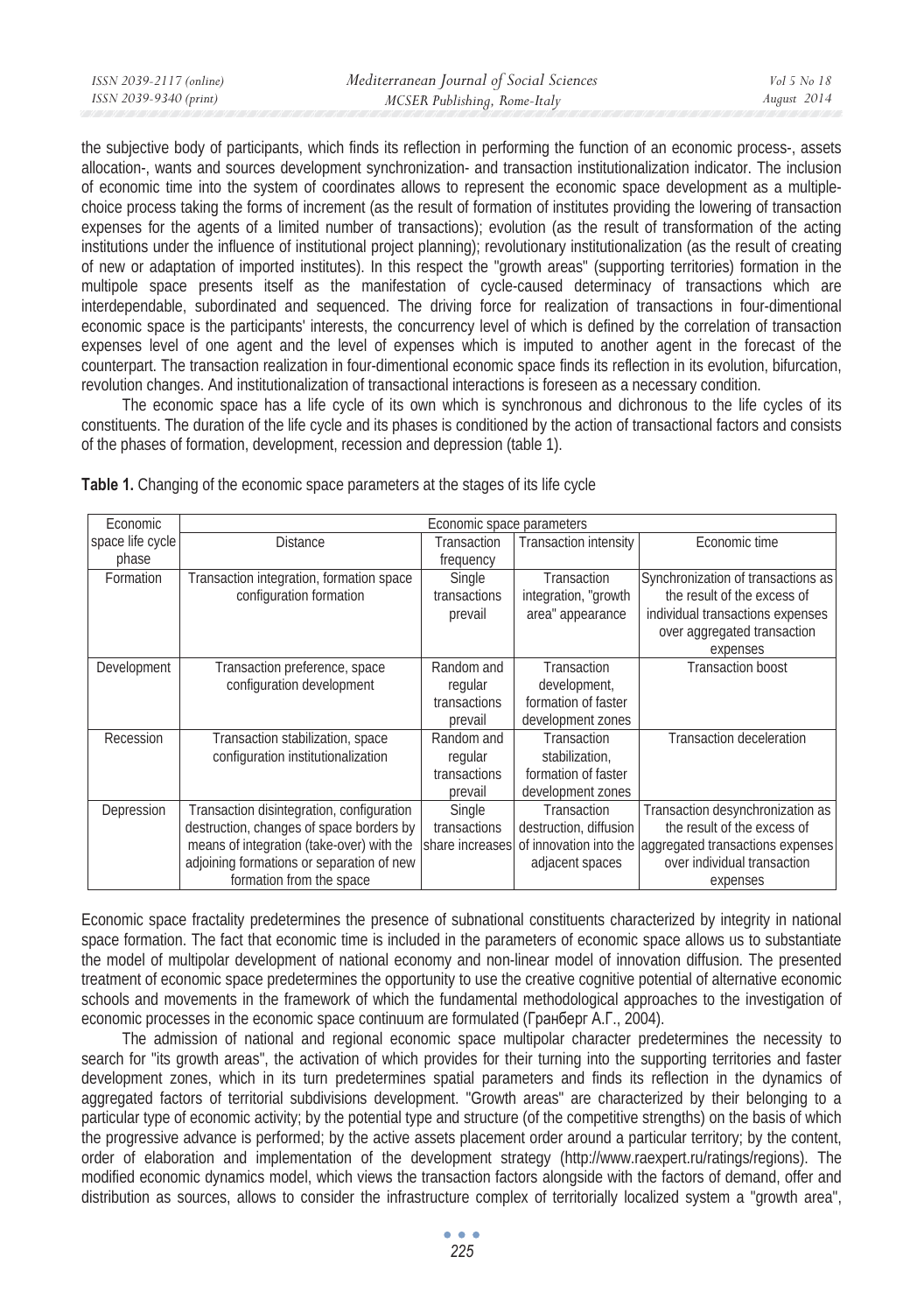| ISSN 2039-2117 (online) | Mediterranean Journal of Social Sciences | Vol 5 No 18 |
|-------------------------|------------------------------------------|-------------|
| ISSN 2039-9340 (print)  | MCSER Publishing, Rome-Italy             | August 2014 |

because the infrastructure development provides for the changes of all parameters of economic space, namely: change of the space location (configuration) of economic agents, increase of the frequency and intensity level of transactions, and also the economy of aggregate time, which serves as the organizing principle of changing the technological mode and institutional environment (Региональное развитие: опыт России и Европейского союза, 2000).

Infrastructure complex as a "growth area" of the regional economic space is characterized by the following attributive features: inclusion into the system of intersectoral and interregional transactions, which provides high multiplicative effect of changing of aggregate indexes of the regional economic development (general economic effect); high average ratio of economic added value generated by the total of enterprises including the ones of the infrastructural complex and the adjacent ones, which is conditioned by the content of the growth mechanism presented by the reinvestment of income generated by the economic agents which it is comprised of; a steady demand for the infrastructure complex enterprises production, presented by the autonomous (conditioned by absolute) and external (conditioned by relative competitive strengths of the region in the national economic space) demand; high economic (GNP growth), social (creation of new work places, increase of investments into the human capital assets), budgetary (tax revenues growth into the regional budget in all activity categories constituting the "growth area"), financial (internal rate of return, payback period, the payback period index) effects of investment expenses on the development of infrastructure objects (Розанова Т.Г., 2004).

The life cycle of the space formations presupposes the progressive growth of "growth areas" which gradually transform into the faster growth zones and supporting territories if the transactional factors are observed. As regards to the infrastructure complex the role of "growth areas" may be played by one or several separate objects and/or technological complexes meant to provide the transport activity, energetic system, social sphere, public utilities or telecommunications; in the capacity of faster growth zones there may function transport and logistics centers, trainingscientific-industrial centers, etc.; in the capacity of supporting territories - transport and logistics clusters, international transport corridors, investment and building complexes, educational clusters, special economic zones, etc.

### **5. Statements**

The infrastructural complex serves as a "growth area" in the regional economic space if the following attributive features are present, namely: the results of its development (the outcome product) positively influence the dynamics of parametrical indexes, which in its turn provides the increase of "growth area" effective functioning (positive feedback); limitations of the "growth area" development are limited by the borders of the economic space development; the effect of "growth area" development bears the multiplicative character. The identification of infrastructure complex as a "growth area" (if the above mentioned factors are observed) serves the basis to set the direction, forms and methods of the state influence towards transactions with due regard to their space organization.

### **6. Conclusion**

The strategic goal of the social and economic development of Russia in the long-term period is set as the transition to innovative type of progressive macroeconomic dynamics (www.perspektivy.info), which implies the necessity to transform all its sources, to develop and implement a whole new mechanism of national economic management with the account for the peculiarities of spatial allocation of resources determined by the activization of the contradictory processes of globalization and nationalization.

#### **References**

- Gafurov I.R., Platonova O.U., Pratchenko O.V. New State Economic Policy Cluster Policy Cluster Policy as the Factor of Innovative Development of Europe// Mediterranean Journal of Social Sciences.- Vol.5, No12, (2014)-pp.107-112.
- Fingleton B., Lopez-Bazo E. (2006) Empirical growth models with spatial effects, Papers in Regional Science, Blackwell Publishing, vol. 85(2), pages 177–198, 06.

Panasyuk M.V., Pudovik E.M., Sabirova M.E. Problems of labor market of modern Russia in conditions of stable economic growth. Life Science Journal 2014; 11(6s): 487 – 489.

Fakhrutdinova E., Severyanov O., Shigabutdinov A., Fakhrutdinov R. The crisis of 1998 in Russia: political intervention and its implications. Life Science Journal 2014; 11(6s): 442 – 447.

Florax R., Folmer H., Rey S. (2003) Specification searches in spatial econometrics: the relevance of Hendry's methodology, Regional Science and Urban Economics 33: 557–579.

Fujita M., P. Krugman and A.J. Venables (1999) The Spatial Economy: Cities, Regions and International Trade, Cambridge (Mass.): MIT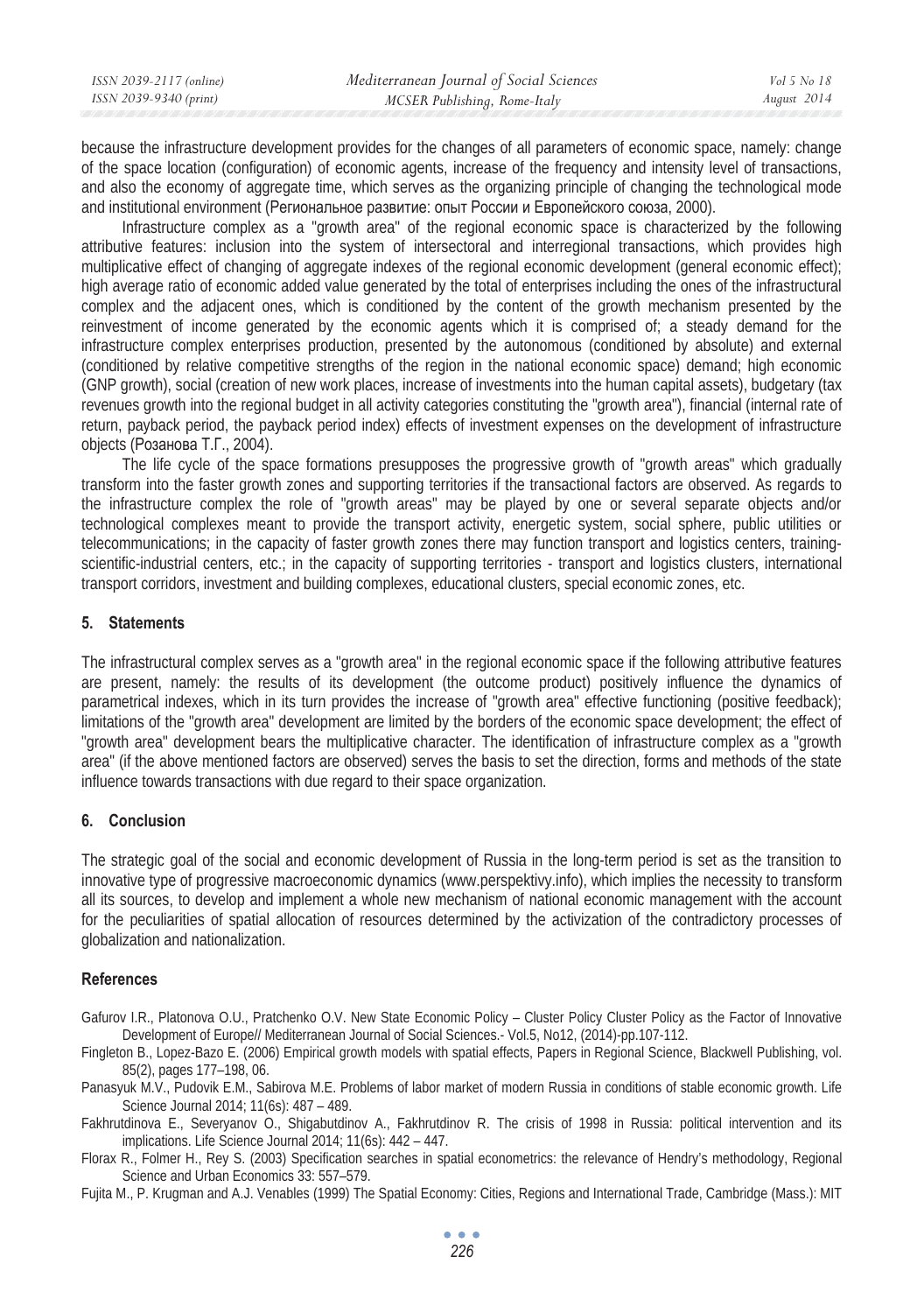Press.

- Maksutina E.V., Makarov A.N., Nazmeev E.F., Alpatova E.S. Assessment of economic efficiency of investments into the human capital in modern conditions. Life Science Journal 2014; 11 (6s): 376-379.
- Bagautdinova N.G., Galieva G.T., Pakhmutov Ya.O., Pratchenko O.V. Methods of Regulation of Processes of Innovation Business Development// Mediterranean Journal of Social Sciences.- Vol.5, No12, (2014)-pp.75-80.
- Fujita M., Krugman P, Venables A. (2002) Spatial Economy. Cities, Regions and International Trade.

Isard, Walter (1960) Methods of regional analysis: an introduction to regional science, Cambridge: M.I.T. Press.

Bagautdinova N.G., Kumpilova A.R., Boganchikova I.O., Shakhnina I.Z. Peculiarities of Public Administration of Development of Small Business in Modern Conditions// Mediterranean Journal of Social Sciences.- Vol.5, No12, (2014)-pp.87-92.

Kundakchyan R.M., Zulfakarova L.F. Current issues of optimal capital structure based on forecasting financial performance of the company. Life Science Journal 2014; 11(6s): 368-371.

Ajupov A. Definitions of concepts scope and interaction of risk-engineering on the financial market. Life Science Journal 2014; 11(6s): 337-340.

Bagautdinova N.G., Nayda A.M., Hayrullin B.A., Arzhantseva N. Behaviour of Households on Financial Investments Market// Mediterranean Journal of Social Sciences.- Vol.5, No12, (2014)-pp.103-106.

Makarov A.N., Nazmeev E.F., Maksutina E.V., Alpatova E.S. Education reform in context of innovative development of the Russian economy. Life Science Journal 2014; 11 (6s): 372-375.